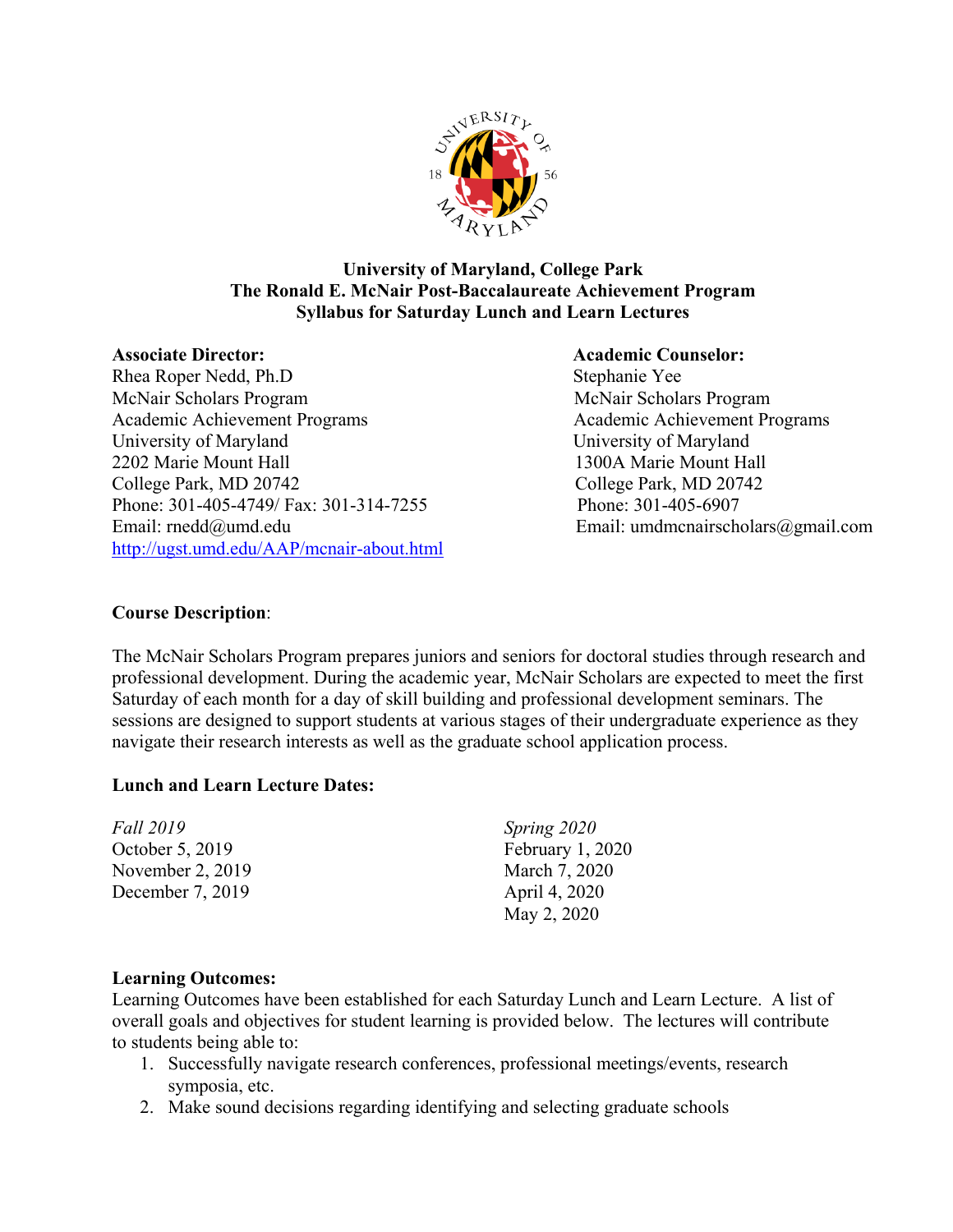- 3. Complete and submit all components and requisites for graduate school admissions. This may include graduate school applications, personal statements, resume and curriculum vitae, writing samples, requests for letters of recommendation, official transcripts, and GRE scores
- 4. Register and prepare for the Graduate Record Examination (GRE)
- 5. Identify and apply for grants, scholarships, and other funding opportunities
- 6. Identify and apply for internships and external summer research opportunities
- 7. Budget and monitor personal finances as undergraduate and graduate students

| Date                   | <b>Session Activity</b>                                                                                                                                                                                                                                                                                                                                                                                                                                                                                                          |
|------------------------|----------------------------------------------------------------------------------------------------------------------------------------------------------------------------------------------------------------------------------------------------------------------------------------------------------------------------------------------------------------------------------------------------------------------------------------------------------------------------------------------------------------------------------|
| <b>October 5, 2019</b> | <b>Session Theme: Completing Graduate School Applications (Seniors)</b>                                                                                                                                                                                                                                                                                                                                                                                                                                                          |
|                        | Discussing Summer Research Opportunities and How to Become a More<br><b>Competitive Applicant (Juniors)</b>                                                                                                                                                                                                                                                                                                                                                                                                                      |
| 10:00am-1:00pm         | <b>Meet directly in Marie Mount 1400</b>                                                                                                                                                                                                                                                                                                                                                                                                                                                                                         |
|                        | Opening Session/Welcome Back<br>Discussion of Lunch and Learn expectations, ambassadorship<br>Lunch<br>Kudos<br>This month seniors should be working on:<br>$\triangleright$ Graduate school personal statement<br>$\triangleright$ Graduate school applications<br>$\triangleright$ CV/resume<br>$\triangleright$ Ambassadorship<br>This month juniors should be working on:<br>$\triangleright$ SROP personal statement<br>$\triangleright$ SROP Applications<br>$\triangleright$ CV/resume<br>$\triangleright$ Ambassadorship |
| $1:00$ pm-2:00pm       | Learning about Graduate School at UMD                                                                                                                                                                                                                                                                                                                                                                                                                                                                                            |
|                        | Guest Speaker: Christopher Perez                                                                                                                                                                                                                                                                                                                                                                                                                                                                                                 |
|                        | Audience: Juniors and Seniors                                                                                                                                                                                                                                                                                                                                                                                                                                                                                                    |

## **FALL 2019 WORKSHOP SCHEDULE**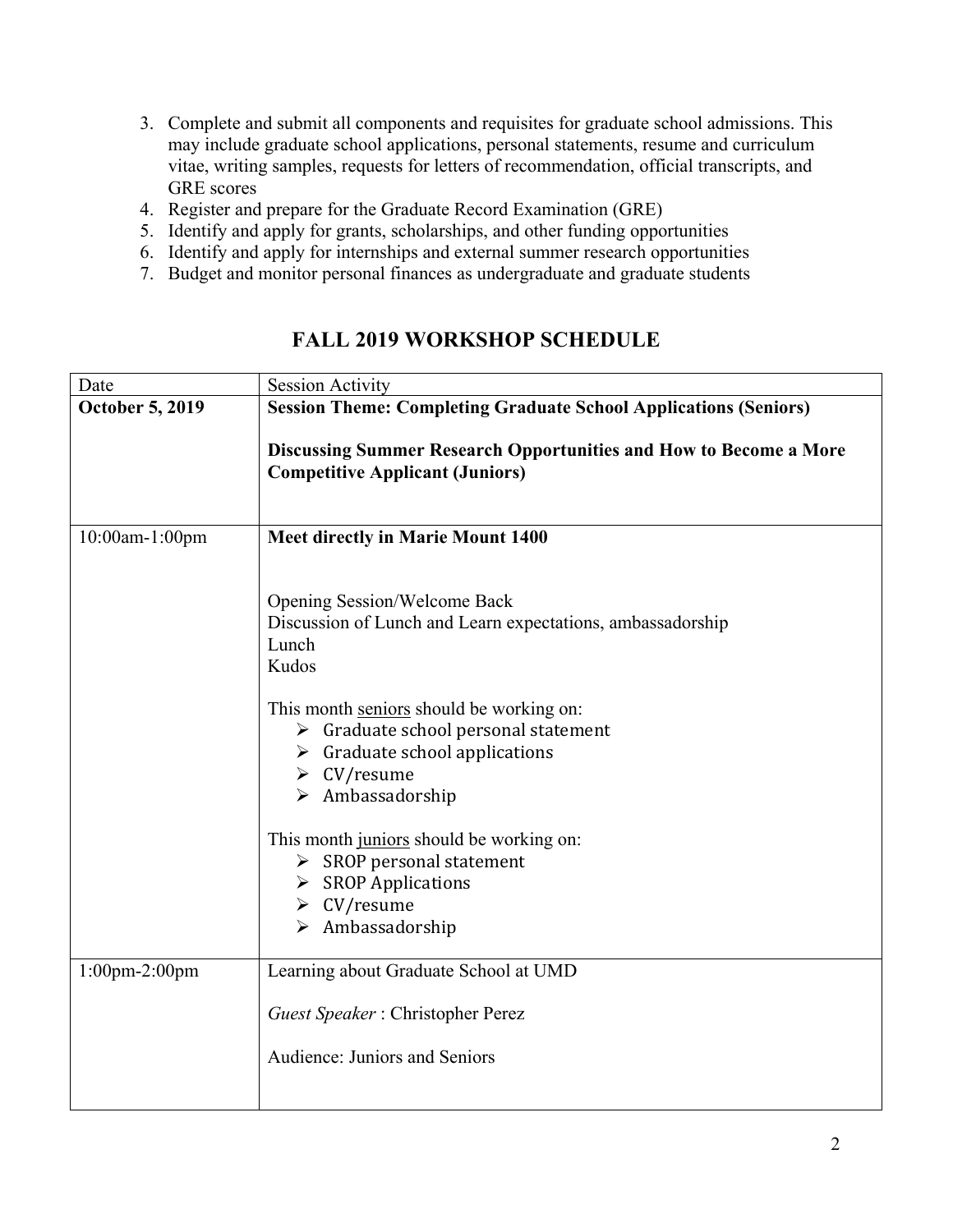| <b>November 2, 2019</b>                       | <b>Session Theme: Finalizing Graduate School Applications (Seniors)</b>                                                                                                                                                                                                                                      |
|-----------------------------------------------|--------------------------------------------------------------------------------------------------------------------------------------------------------------------------------------------------------------------------------------------------------------------------------------------------------------|
|                                               | <b>Beginning the SROP Application Process (Juniors)</b>                                                                                                                                                                                                                                                      |
| 10:00am-10:15am                               | <b>Meet directly in Marie Mount 1400</b>                                                                                                                                                                                                                                                                     |
|                                               | Breakfast-Opening Session/Welcome Back                                                                                                                                                                                                                                                                       |
| 10:15am-11:15am                               | Fellowships and Securing Outside Funding for Graduate School                                                                                                                                                                                                                                                 |
|                                               | Guest Speaker: Leslie Ann Brice, National Scholarships Office                                                                                                                                                                                                                                                |
|                                               | Audience: Juniors and Seniors                                                                                                                                                                                                                                                                                |
| 11:30pm-1:00pm                                | Senior working Session: Identify Fellowships and funding for Graduate School<br>and begin application process and/or complete Graduate School applications<br>(Review and Revision)                                                                                                                          |
|                                               | Deliverables for Seniors: Due electronically by the end of Lunch and Learn to<br>Stephanie:<br>▶ Proof of One Complete Graduate School Application<br>$\triangleright$ FINAL CV/resume<br>$\triangleright$ Be scheduled to take the GRE<br>$\triangleright$ Request official transcripts<br>> Ambassadorship |
|                                               | Junior working Session: Identify Fellowships and Funding for Graduate School<br>and begin SROP applications (apply to at least 6-8 SROPs)                                                                                                                                                                    |
|                                               | Deliverables for Juniors: Due electronically by the end of Lunch and Learn to<br>Stephanie:                                                                                                                                                                                                                  |
|                                               | $\triangleright$ FINAL Draft of personal statement for SROP<br>> Proof of One Complete SROP application<br>$\triangleright$ FINAL CV/resume<br>$\triangleright$ Ambassadorship                                                                                                                               |
| $1:00$ pm- $2:00$ pm                          | Lunch, Kudos Box, and Announcements                                                                                                                                                                                                                                                                          |
| <b>December 7, 2019</b>                       | <b>Session Theme: Cultural Activity: TBD</b>                                                                                                                                                                                                                                                                 |
| 10:00am-2:00pm<br>(Time subject to<br>change) | Audience: Juniors and Seniors                                                                                                                                                                                                                                                                                |
|                                               | Deliverables for Seniors: Due electronically by the start of Lunch and Learn to<br>Stephanie:<br>$\triangleright$ FINAL Draft of personal statement<br>$\triangleright$ All applications should be submitted by this deadline                                                                                |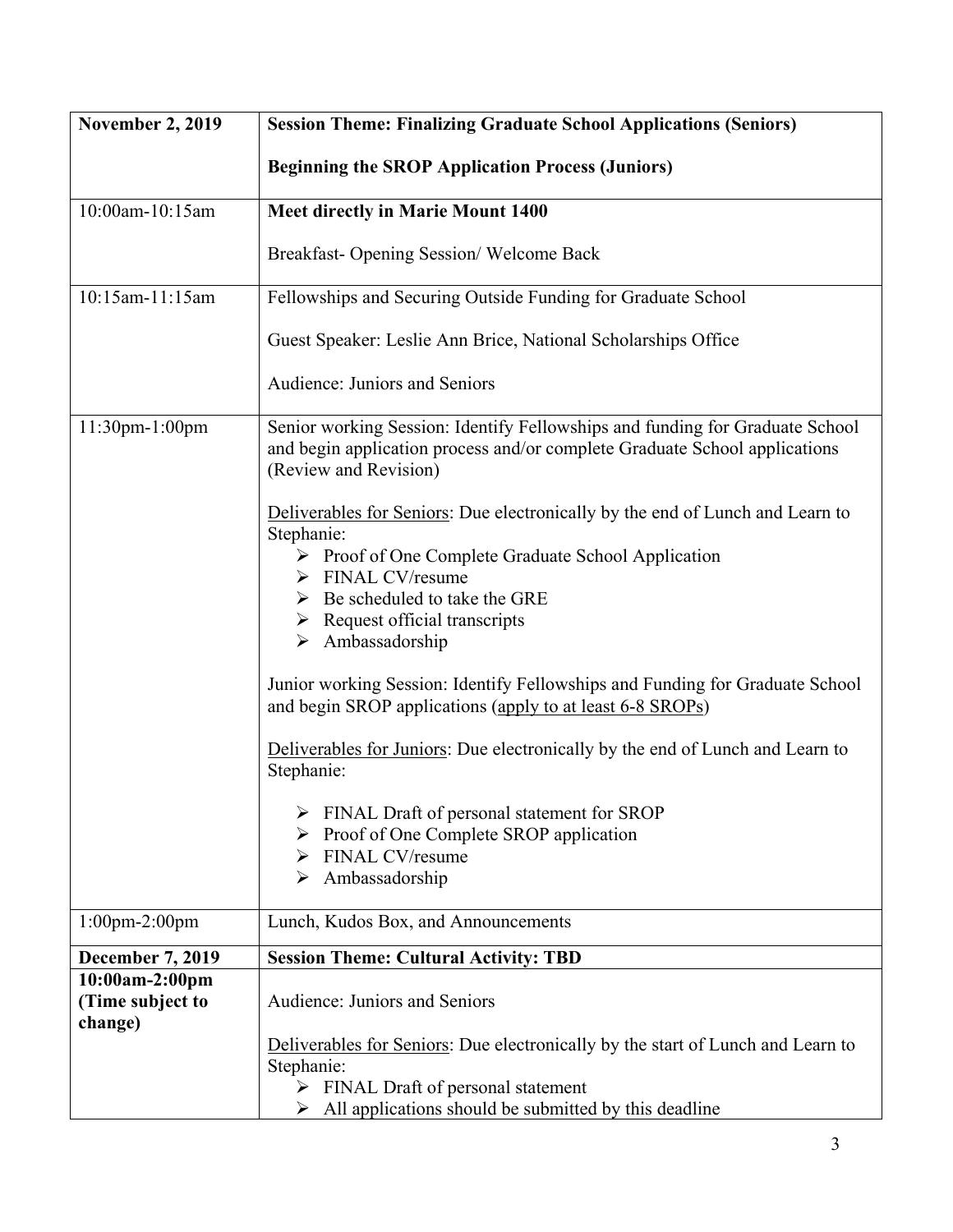# **SPRING 2020 WORKSHOP SCHEDULE**

| Date                    | <b>Session Activity</b>                                                                                                                                  |
|-------------------------|----------------------------------------------------------------------------------------------------------------------------------------------------------|
| <b>February 1, 2020</b> | <b>Session Theme: Finances and Navigating College and Graduate School</b>                                                                                |
| 10:00am-10:15am         | <b>Meet directly in Marie Mount 1400</b>                                                                                                                 |
|                         | Breakfast-Opening Session/Welcome Back                                                                                                                   |
| 10:15am-1:00pm          | Financial Literacy and Preparing for the Future                                                                                                          |
|                         |                                                                                                                                                          |
|                         | Guest Speaker: Ann Holmes (invited)<br>Students will work on budgeting, money-saving techniques, financial goals,                                        |
|                         | minimizing debt and savings concepts.                                                                                                                    |
|                         | Audience: Juniors and Seniors                                                                                                                            |
| $1:00$ pm-2:00pm        | Lunch, Kudos Box, and Announcements                                                                                                                      |
| <b>March 7, 2020</b>    | <b>Session Theme: National Conference and Undergraduate Research</b><br>Preparation                                                                      |
| 10:00am-11:00am         | <b>Meet directly in Marie Mount 1400</b>                                                                                                                 |
|                         | Lessons in Public Speaking and Networking                                                                                                                |
|                         | Giving a presentation people want to hear (body language, communication,<br>appropriate attire), conference networking, and mastering the elevator pitch |
|                         | Guest Speaker: Ms. Tricia Homer (invited)                                                                                                                |
|                         | <b>Office of Transformational Learning</b>                                                                                                               |
|                         | Robert H. Smith School of Business                                                                                                                       |
|                         | Audience: Juniors and Seniors                                                                                                                            |
|                         |                                                                                                                                                          |
| 11:00am-1:30pm          | Conference Speakers and Oral Research Presentations: Rehearsal and Feedback<br>Working Session and Reviewing Conference Agenda                           |
|                         | Scholars will briefly rehearse the introduction of their oral presentations (5<br>minutes maximum) for the upcoming Conference                           |
|                         | Audience: Juniors and Seniors                                                                                                                            |
| 1:30pm-2:00pm           | Lunch, Kudos Box, and Announcements                                                                                                                      |
|                         |                                                                                                                                                          |